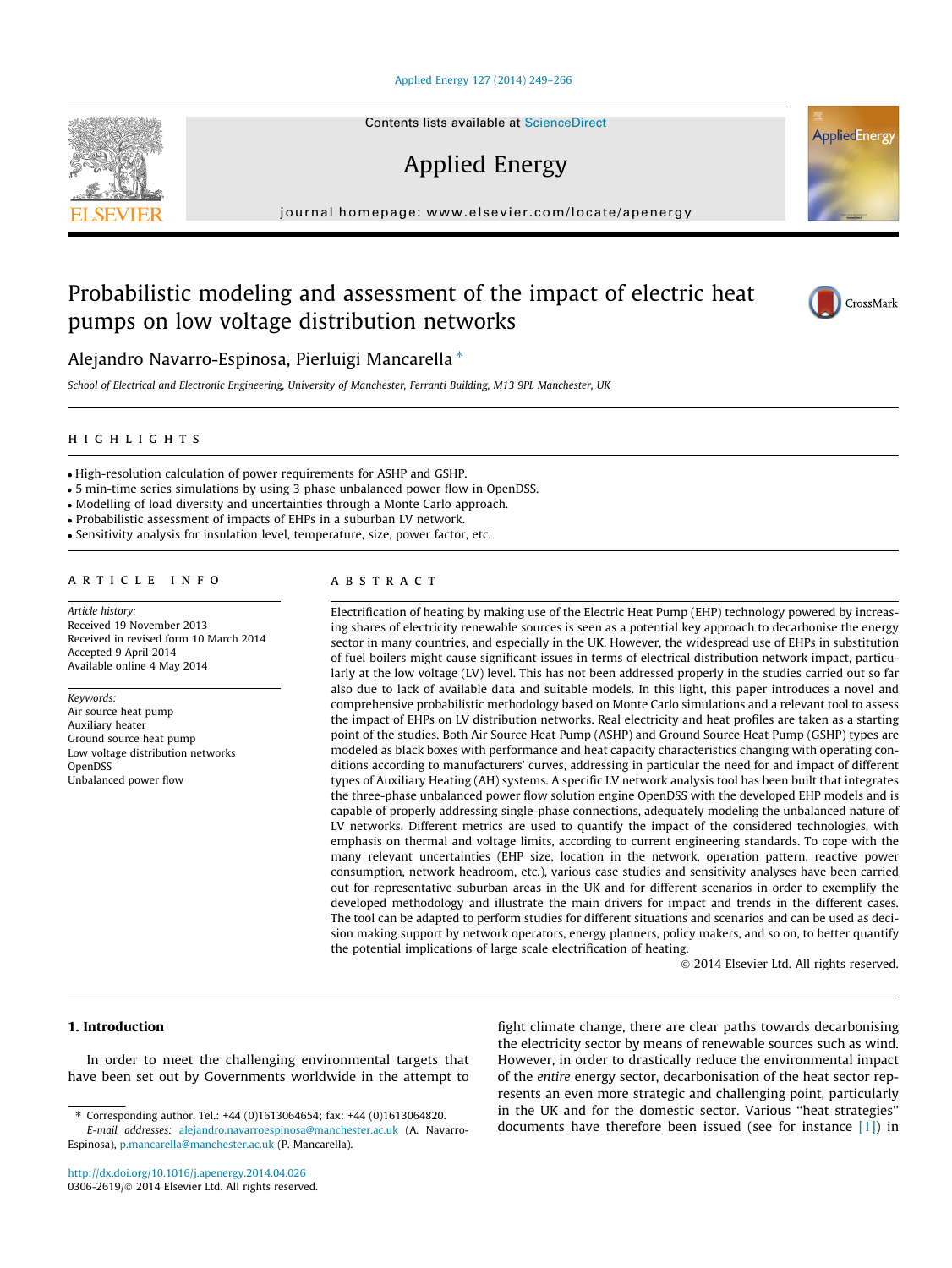#### Nomenclature

the attempt of steering the most cost effective evolution towards low carbon domestic heating. In the envisioned energy futures, there is a widespread utilization of the Electric Heat Pump (EHP) technology, with an extreme scenario, an electric-only future, where EHPs supplied by renewable electricity, and in case supported by thermal storage  $[2]$  and/or possibly coupled to heat networks  $[3]$ , allow supply of virtually zero carbon heating. However, an open key point to address is the impact that widespread adoption of EHPs would have on the electrical distribution network, particularly at the low voltage (LV) level in the case of domestic systems. In fact, the additional electrical load at households could be substantial [\[4\]](#page--1-0) and trigger significant technical issues, eventually either calling for network reinforcements or impeding further EHP connections beyond a certain level.

The use of smart strategies to decrease network impact has also been advocated in  $[5,6]$ , but practical implementations are still far or might not bring expected benefits  $[4]$  while EHPs are already becoming a reality today thanks to technology improvements and financial incentives that are allowing overcoming early stage economic limitations [\[7\]](#page--1-0). In this respect, there is lack of suitable tools and relevant studies to actually quantify the impact at a LV level for different scenarios, technologies and types of networks, including a detailed modeling of the LV network. Studies in this direction have been performed for instance in  $[8]$  by assuming three-phase balanced connections and based on average profiles only. In addition, those studies and other ''classical'' studies use hourly profiles, while [\[9\]](#page--1-0) has indicated that much finer resolution, in the order of 5–10 min, is needed to properly account for the impact at a household level and particularly for individual peaks that might arise. An attempt to consider load diversity has been performed in [\[10\],](#page--1-0) where the correlation between electricity and heat profiles is modeled through a heuristic approach; no network impact is however analysed. The paper [\[11\]](#page--1-0) has considered the impact of EHPs on distribution networks based on experimental data available. However, there is no attempt to model the EHP performance characteristics in dependence of operating (and particularly external) conditions and to take into account the need for back-up heating under harsh conditions. Similarly, reference  $[6]$ has considered a number of worst-case situations, but without detailing the impact on LV networks. In addition, the impact might change significantly with different types of EHP such as Ground Source Heat Pumps (GSHPs) or Air Source Heat Pumps (ASHPs) and different types of buildings and operating conditions. An interesting analysis of the different types of EHP and their main characteristics for applications in the UK can for instance be found in [\[12\].](#page--1-0) No such studies allowing for detailed network impact analysis from different EHP types in different buildings are available in the literature.

On these premises, this paper introduces a comprehensive probabilistic methodology and an associated modeling tool that are capable to understand and quantify in a systematic way the impact on LV distribution networks of different types of EHPs, namely, GSHP and ASHP (but the model could also be extended to other types such as water-source heat pumps, for instance), with and without back-up Auxiliary Heater (AH) of different types (for instance, fuel-based or electricity-based), different conditions (outdoor or ground temperatures, etc.), different types of buildings (for instance, with different insulation levels), and different consumption of reactive power (different power factors). The analysis is carried out starting from real high resolution electricity and heat consumption profiles taken from field trials on micro-generation [\[13\]](#page--1-0). An input–output black box approach, such as in [\[14–16\],](#page--1-0) is then used to model the EHP for different types and operating characteristics, which ''transforms'' heat profiles into electricity ones taking into account real-time varying performance of the EHP (from manufacturers' curves) and the relevant AH operation. The electricity profiles obtained by combination of the base consumption profiles and the ones from the EHP are then input into an LV network analysis tool specifically developed. The tool is implemented in Microsoft Excel-VBA and integrates the OpenDSS soft-ware tool [\[17\]](#page--1-0) (which is able to solve three-phase unbalanced power flows, intrinsic characteristic of LV networks) as a load flow engine. A number of numerical studies are performed in a Monte Carlo fashion to test the model developed and identify implications of electrification of heating under different conditions and for different applications and scenarios, with particular reference to the UK situation. This Monte Carlo approach is crucial to cope with the uncertainties that Distribution Network Operators (DNOs) could face with respect to EHP location, size, operation pattern, and so forth. Thus, the impact results are given in terms of expected values and relevant uncertainty (measured through the standard deviation indicator) rather than in a deterministic fashion as in most studies.

The paper is organized as follows. Section 2 describes the approach followed to derive electricity, heat and EHP electric load profiles for network studies. Section [3](#page--1-0) discusses the methodology developed for LV network impact analysis and the relevant tool that has been built. Section [4](#page--1-0) presents and discusses different numerical applications to test the methodology and quantify the impact of different EHP types in different scenarios. Section [5](#page--1-0) contains the final remarks and bridges to future work.

## 2. Electro-thermal load modeling

#### 2.1. Electricity and heat load profiles

A critical aspect to get detailed network impact analysis is to have a proper temporal precision in the electrical load input data, particularly relevant to quantifying voltage quality issues based on equivalent 10-min resolution [\[18\]](#page--1-0). However, in most cases DNOs do not have any information at all available for individual residential customers, and in the best case only aggregated profiles at the MV level are available. Likewise, there are currently no detailed data available for EHPs, and it is likely that the statistical value of data available from initial trials would be limited. For instance, recent trials that took place in the UK have been analysed in [\[19,20\]](#page--1-0), where unexpected operational profiles and smaller coefficient of performance have been pointed out primarily due to down-rating of the EHP. In fact, in [\[21\]](#page--1-0) a series of improvement for some of the houses in the original trial are carried out in order